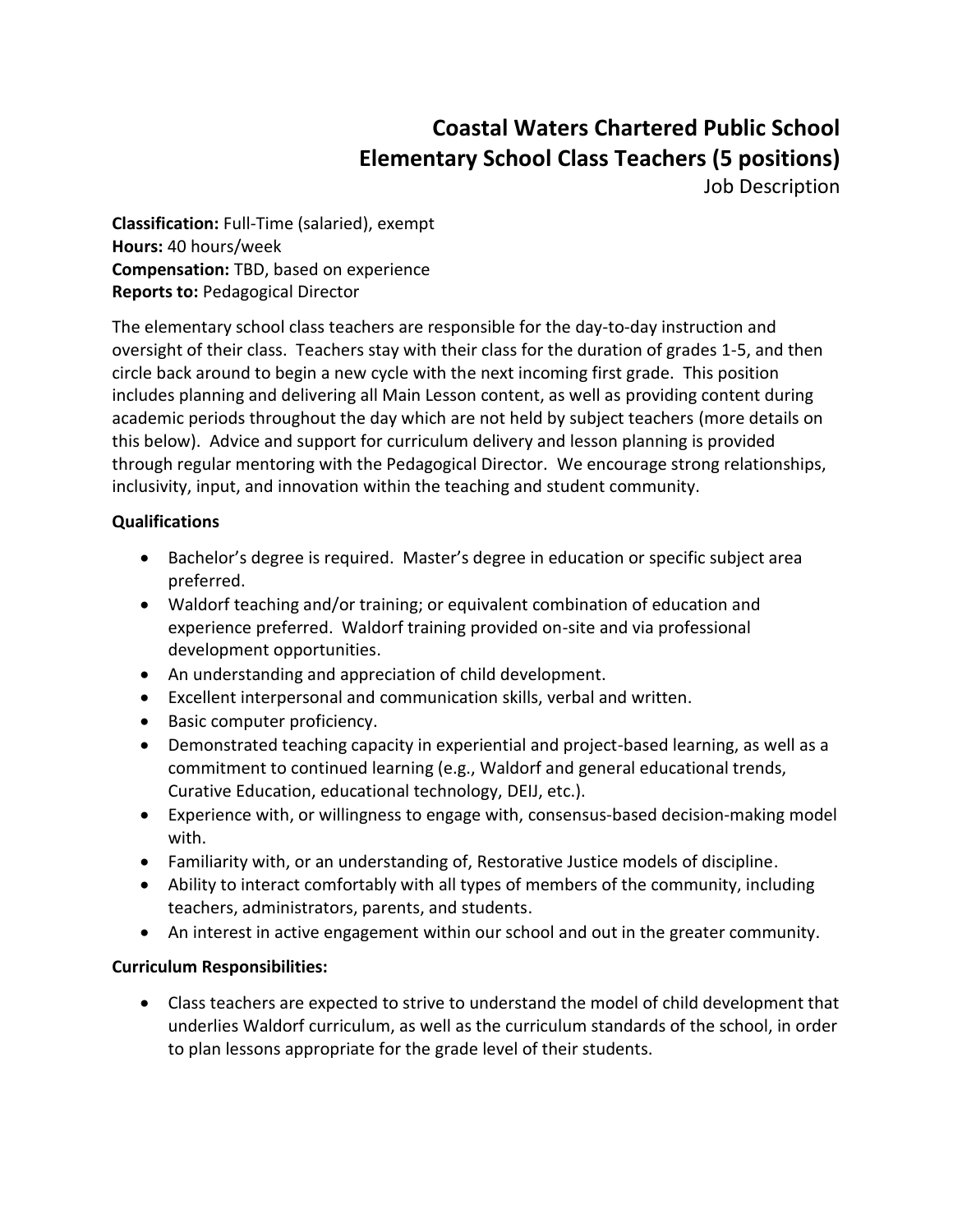- Written plans should be prepared each year, which include: the order of Main Lesson blocks, goals for the students' development of academic, physical, and social skills, and daily and weekly class schedules.
- In addition to Main Lessons, class teachers are responsible for planning and teaching lessons in other subjects, such as: form drawing, music, painting, modeling, drawing, and skills practice periods.
- Main Lesson and special classes should be planned and taught such that attention is given to the following:
	- $\circ$  Balance of thinking (cognitive), feeling (emotional), and willing ("doing") activities
	- o The conveyance of enthusiasm for the subject and for learning
	- o In-breathing and out-breathing rhythm
	- o Balance of directed and independent work
	- o Challenging, age-appropriate work
	- o Incorporating movement
- Collaborate with student support staff to ensure that all students are learning at their highest potential.
- Class teachers are expected to attend conferences/professional development on a regular basis.

# **Responsibilities to Parents/Guardians:**

- Class teachers are expected to conduct parent-teacher conferences twice each year according to the school's schedule, at which time they strive to form a shared vision of the child with the parents, discuss all aspects of the child's progress in school, mutually share concerns, and discuss means of working with those concerns.
- Class teachers are to actively employ good communication skills in working with parents. However, if difficulties arise, the teacher is to seek assistance from the Pedagogical Director for further support.
- Parent Evenings are to be held at least three times during the year, at which the class teacher is to share news of what is currently going on or planned in the classroom, foster understanding of the curriculum through activities or discussion, and share other school-wide information.
- Class teachers provide brief weekly written updates to share class activities, important updates, etc.
- Class teachers prepare student reports per the school timeline, which are shared via the student information system (SchoolCues).

# **Responsibilities to the School/Colleagues:**

- Class teachers are to work together with their faculty colleagues sharing observations, questions, insights – to support each other's professional and personal development.
- Class teachers are expected to take active roles in the administration of the school by serving on committees as they are able.